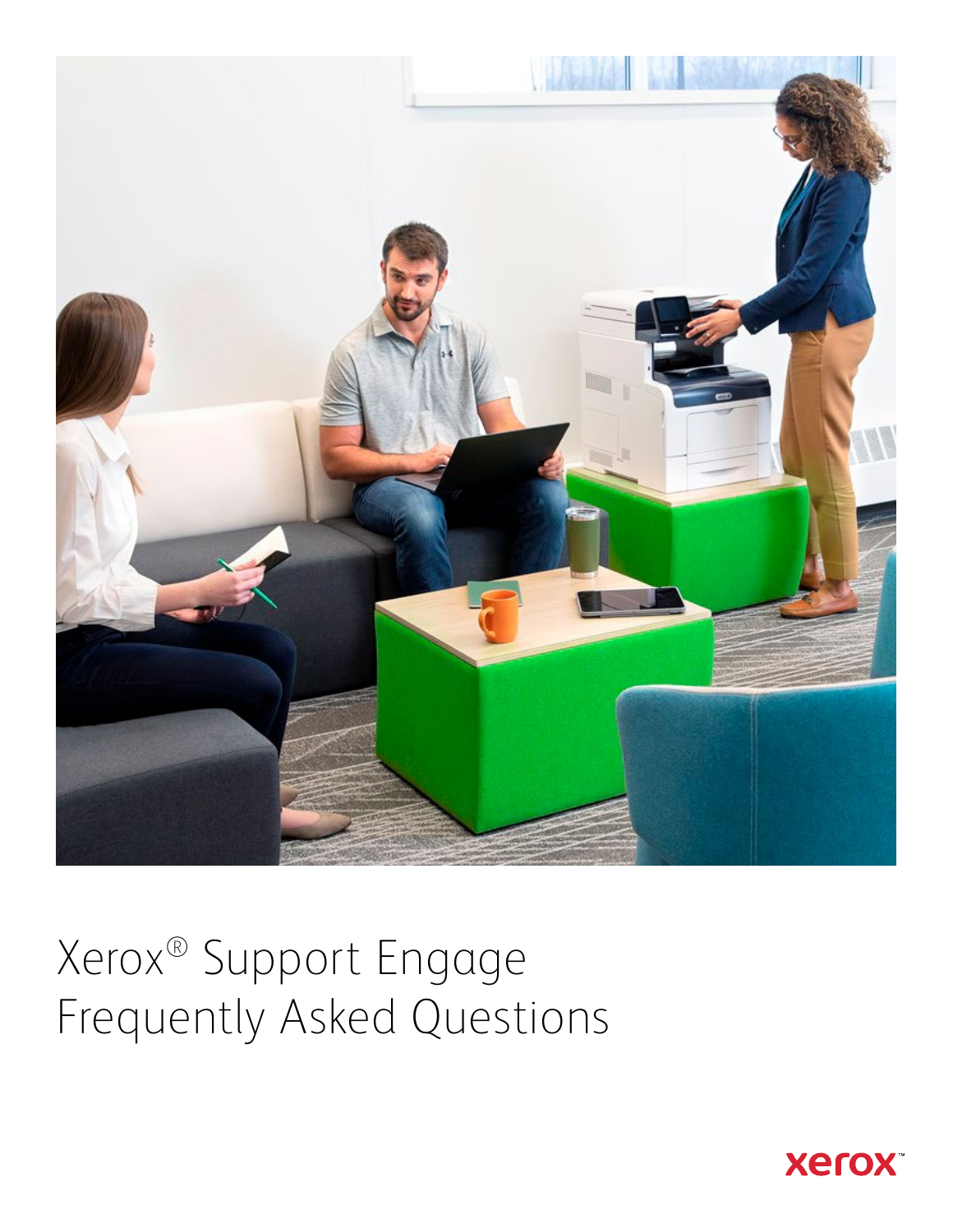## Contents

| What are the key functionalities of the Xerox® Support Engage App  3          |  |
|-------------------------------------------------------------------------------|--|
| What are the benefits of using the Xerox® Support Engage App 3                |  |
|                                                                               |  |
|                                                                               |  |
|                                                                               |  |
| What languages does the Xerox® Support Engage App support? 3                  |  |
|                                                                               |  |
| I'm in a non-English speaking country or region, why does                     |  |
| Can I order consumables through the Xerox® Support Engage App 3               |  |
| Can I install the Xerox® Support Engage App on my Multi-Functional Printer? 4 |  |
| Why do I have to enter my device model or serial number every time?  4        |  |
|                                                                               |  |
| I can't download the Xerox® Support Engage App. Do I get the same             |  |
| I downloaded the Xerox® Support Engage App, but I'm having issues.            |  |
|                                                                               |  |
| Is the Xerox® Support Engage App secure? Is my personal data                  |  |
| How will I get notified of updates to the Xerox® Support Engage App?4         |  |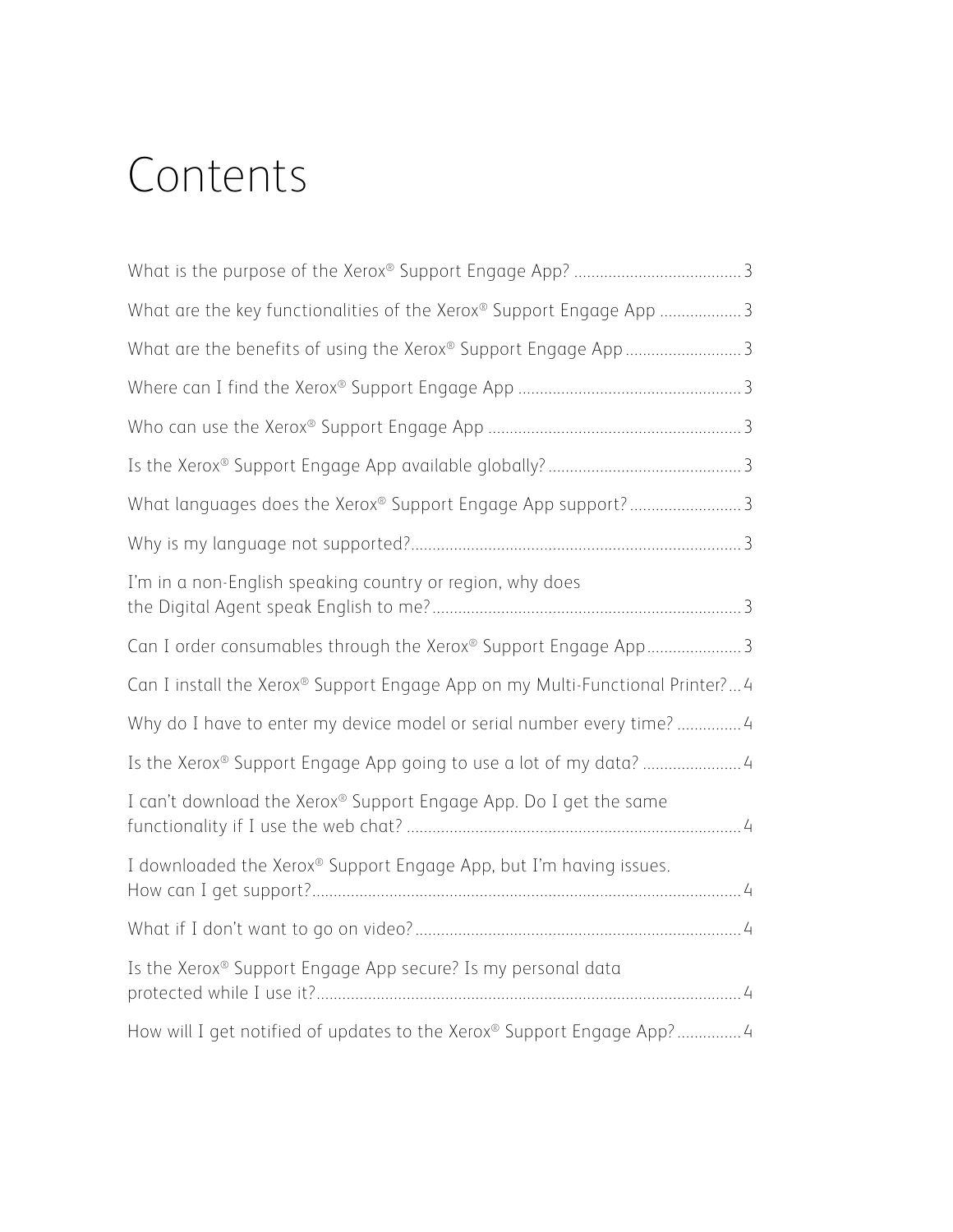#### WHAT IS THE PURPOSE OF THE XEROX® SUPPORT **ENGAGE APP?**

Xerox® Support Engage is a mobile app designed to give our clients immediate and convenient support through their mobile devices (mobile phones and tablets), 24x7. When and where they need it most.

#### WHAT ARE THE KEY FUNCTIONALITIES OF THE **XEROX ® SUPPORT ENGAGE APP?**

Through one interface, clients will have access to a wide range of Xerox support resources such as:

- Diagnostic troubleshooting tools (guided help)
- A multilingual intelligent Digital Agent enabled to answer a wide range of technical problem resolution questions
- Access via chat to live Digital Support Experts via an algorithm which matches you to the best available expert
- Audio and video chat (one-way or two-way) with live Digital Support Experts who can provide further support in real-time

### **WHAT ARE THE BENEFITS OF USING THE XEROX ® SUPPORT ENGAGE APP?**

- 1. Help is available 24x7
- 2. It's simple it takes the complexity of "what resource do I use" and gives the customer one place to get at multiple resources.
- 3. The app provides at-your-fingertips troubleshooting opportunities, which will bring faster resolution to your problems without the need to talk to us. But if you still want to talk to us, you can request to speak to a Digital Support Agent in your language.
- 4. We have seen that customers witness a 50% better resolution while using mobile or web app over any other channel.
- 5. Through the app and web chat, customers can also engage in audio and video chats with our Digital Support Experts. We've found that we have a 30% better chance to resolve your problem quickly when using video – and the experience is richer.

#### WHERE CAN I FIND THE XEROX® SUPPORT **ENGAGE APP?**

The Xerox Support Engage app is available at no cost from the iOS App Store and Google Play. It should appear when searching for Xerox® Support Engage or Xerox Corporation.

Google Play Store Apple App Store





#### **WHO CAN USE THE XEROX® SUPPORT ENGAGE APP?**

To use the full capability of Xerox® Support Engage (including chat support), a customer should have a current support contract with Xerox, though anyone with a Xerox device can benefit from the Digital Agent's ability to access information, knowledge, and diagnostic tools.

#### **IS THE XEROX® SUPPORT ENGAGE APP AVAILABLE GLOBALLY?**

The App can be downloaded in the following countries:

- North America: Canada, United States
- Europe: Austria, Belgium, Denmark, Finland, France, Germany, Italy, Luxembourg, Norway, Portugal, Republic of Ireland , Spain, Sweden, Switzerland, The Netherlands, United Kingdom

#### WHAT LANGUAGES DOES THE XEROX® SUPPORT **ENGAGE APP SUPPORT?**

The intelligent Digital Agent is available in English, Portuguese, French, Italian, German, and Spanish.

The live Digital Support Expert will speak the language(s) appropriate for the customer's country, including Danish, Dutch, Finnish, Norwegian, and Swedish.

#### **WHY IS MY LANGUAGE NOT SUPPORTED?**

Our Digital Agent is available in multiple languages already, but not all. We are always looking to improve our technology and the customer experience associated with it. We are aware of the desire for more languages, and our teams are actively working on evaluating customer needs and the most appropriate way to address them.

#### **I'M IN A NON-ENGLISH SPEAKING COUNTRY OR REGION, WHY DOES THE DIGITAL AGENT SPEAK ENGLISH TO ME?**

English is the default language. You can select your language of choice in the App preferences amongst the ones available. If you are accessing from the web, make sure you are on the appropriate Xerox website of your country. Go to <www.xerox.com/support>and select your country by clicking on the country on the top right corner.

#### **CAN I ORDER CONSUMABLES THROUGH THE XEROX ® SUPPORT ENGAGE APP?**

Our intelligent Digital Agent will route you to the most appropriate ordering platform available for your country.